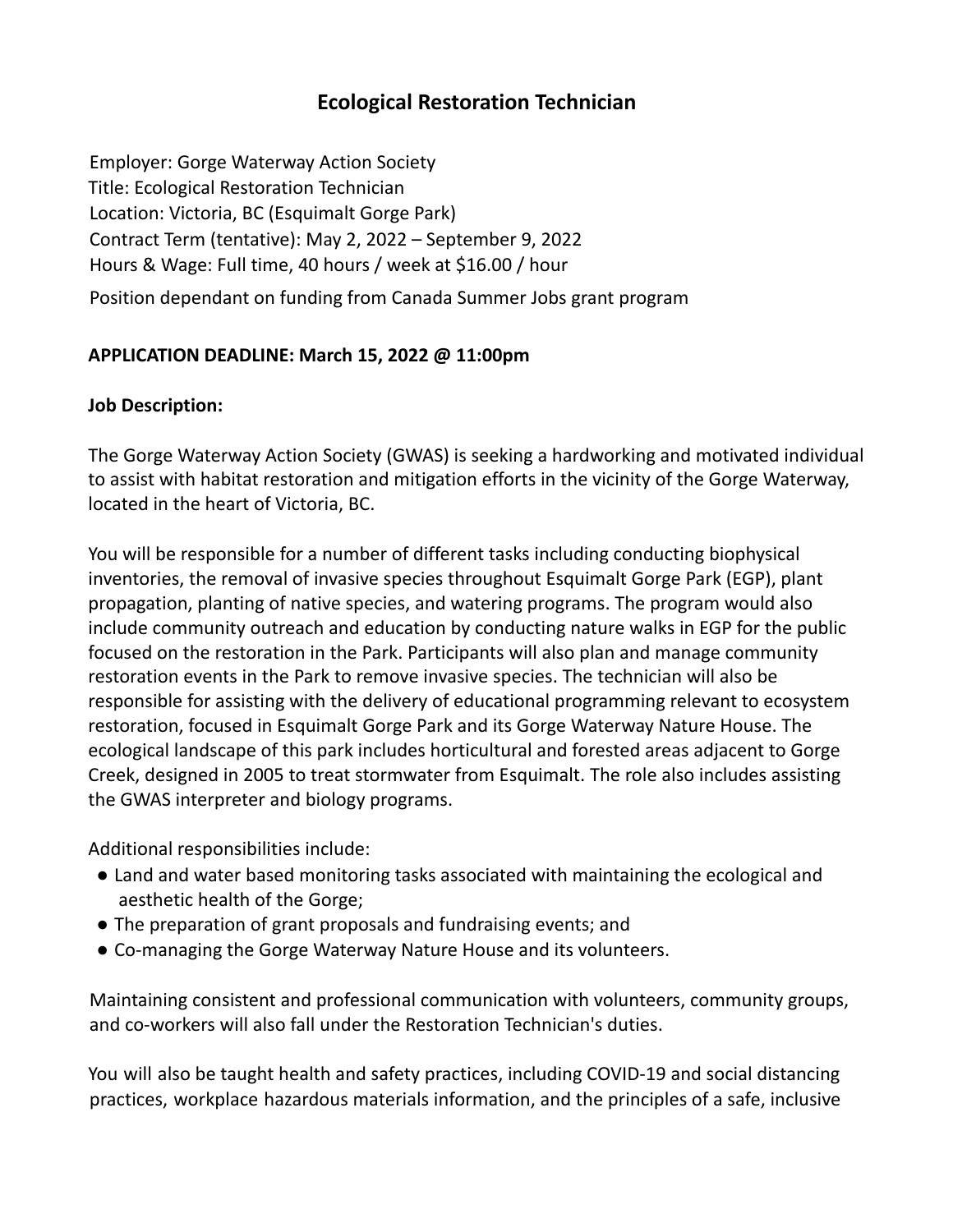and healthy work environment free of harassment and discrimination. All activities will be led with proper COVID-19 protocols in place to ensure the safety of our participants, our staff and the public

## **Qualifications**

Education field of study: ecological restoration, biology, geography, environmental studies, earth and ocean sciences, or a related field;

### **Assets**

Experience in the following is not required, but considered an asset:

- Ecological restoration;
- Ecological monitoring;
- project management;
- local species identification;
- invasive species management;
- Study design and report writing
- biology, conservation, stewardship or related fields;
- Event planning;
- coastal biodiversity, marine animals, and ecology;
- collaborating with ENGO networks and First Nation communities;
- Event planning; and
- Public outreach.

## **Eligibility**

To be eligible, applicants must:

- be between 15 and 30 years of age at the start of the employment;
- be a Canadian citizen, permanent resident, or person to whom refugee protection has been conferred under the *Immigration and Refugee Protection Act* for the duration of the employment; and,
- have a valid Social Insurance Number at the start of employment and be legally entitled to work in Canada in accordance with relevant provincial or territorial legislation and regulations

### **About Us**